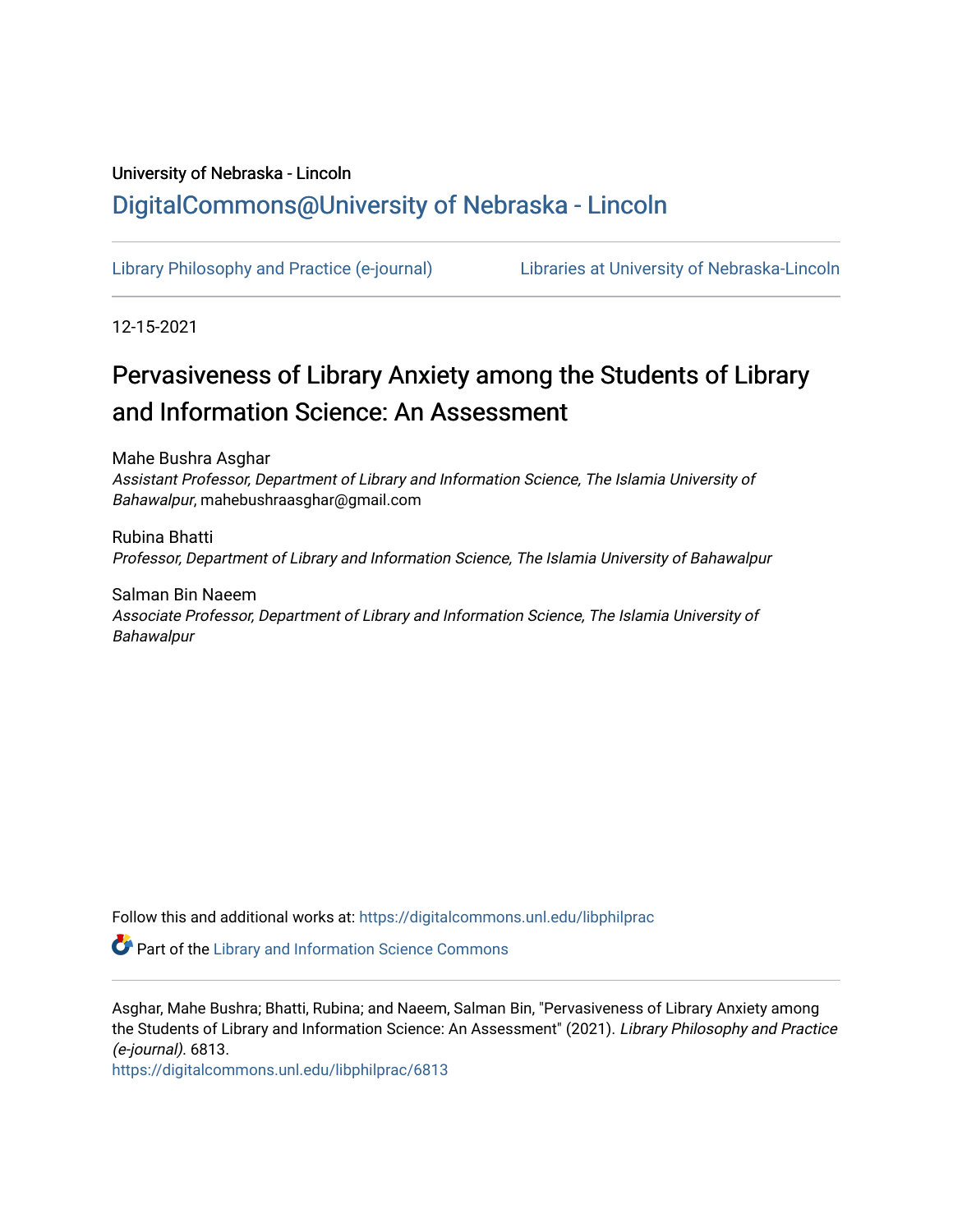# **Pervasiveness of Library Anxiety among the Students of Library and Information Science: An Assessment**

**Mahe Bushra Asghar**

Department of Library and Information Science, The Islamia University of Bahawalpur Email: [mahebushraasghar@gmail.com](mailto:mahebushraasghar@gmail.com)

# **Rubina Bhatti**

Department of Library and Information Science, The Islamia University of Bahawalpur Email: [dr.rubytariq@gmail.com](mailto:dr.rubytariq@gmail.com)

# **Salman Bin Naeem**

Department of Library and Information Science, The Islamia University of Bahawalpur Email: [salmanbaluch@gmail.com](mailto:salmanbaluch@gmail.com)

# **Abstract:**

Library anxiety is a real and prevalent phenomenon. Some students feel uncomfortable or discouraging while using or contemplating the use of library. These feelings may affect the academic performance of students, cause library avoidance and impede them from getting the best out of library resources. The present study is conducted with an aim to assess the pervasiveness of library anxiety among the graduate students of Library and Information Science enrolled in public sector universities of Pakistan. . The Multidimensional Library Anxiety Scale, consisting of six dimensions which are divided into 53 statements, was used for this study. The Cronbach's alpha value of overall MLAS was .88. The findings of the study confirmed the presence of a mild level of library anxiety on all the six dimensions of MLAS among the students of Library and Information Science. The study suggests measures to mitigate library anxiety among the students.

**Keywords:** Academic Libraries, Multidimensional Library Anxiety Scale, Library Anxiety, Library and Information Science, MLIS, MLAS, Library Avoidance, Library Fear

# **Introduction**

Library Anxiety is a feeling of fear, tension, nervousness or apprehension experienced by a user when they are intimidated by the library setting or whilst using or contemplating the use of library. It is a psychological obstruction that impedes students' access to information. The term was defined by Jiao and Onwuegbuzie as "library anxiety is an uncomfortable feeling or emotional disposition, experienced in a library setting, which has cognitive, affective, physiological, and behavioural ramifications. It is characterized by ruminations, tension, fear, feelings of uncertainty and helplessness, negative self-defeating thoughts, and mental disorganization" (1996, P. 152).

The term library anxiety was originated in the United States as an emerging research area. Constance A. Mellon was the first who identified the negative feelings of students towards library and developed the grounded theory of library anxiety in her paper titled "Library Anxiety: A Grounded Theory and Its Development". The feelings of six thousand students were explored as they used an academic library for the first time for their research. It was a qualitative study conducted at a southern university. The study indicated that approximately "75 to 85%" of the respondents reported their first response to library research in terms of "Fear" (Mellon, 1986).

Mellon's theory opened the doors for more research in this area (Bowers, 2010). In the year 1992 Sharon Bostick devised and validated "Library Anxiety Scale (LAS)". Based on Mellon's theory, it was a five dimension scale which could measure the phenomenon among students quantitatively. LAS made library anxiety a striking topic for the researchers of "Library and Information Science" and for those who preferred quantitative research methods (Van Scoyoc, 2003).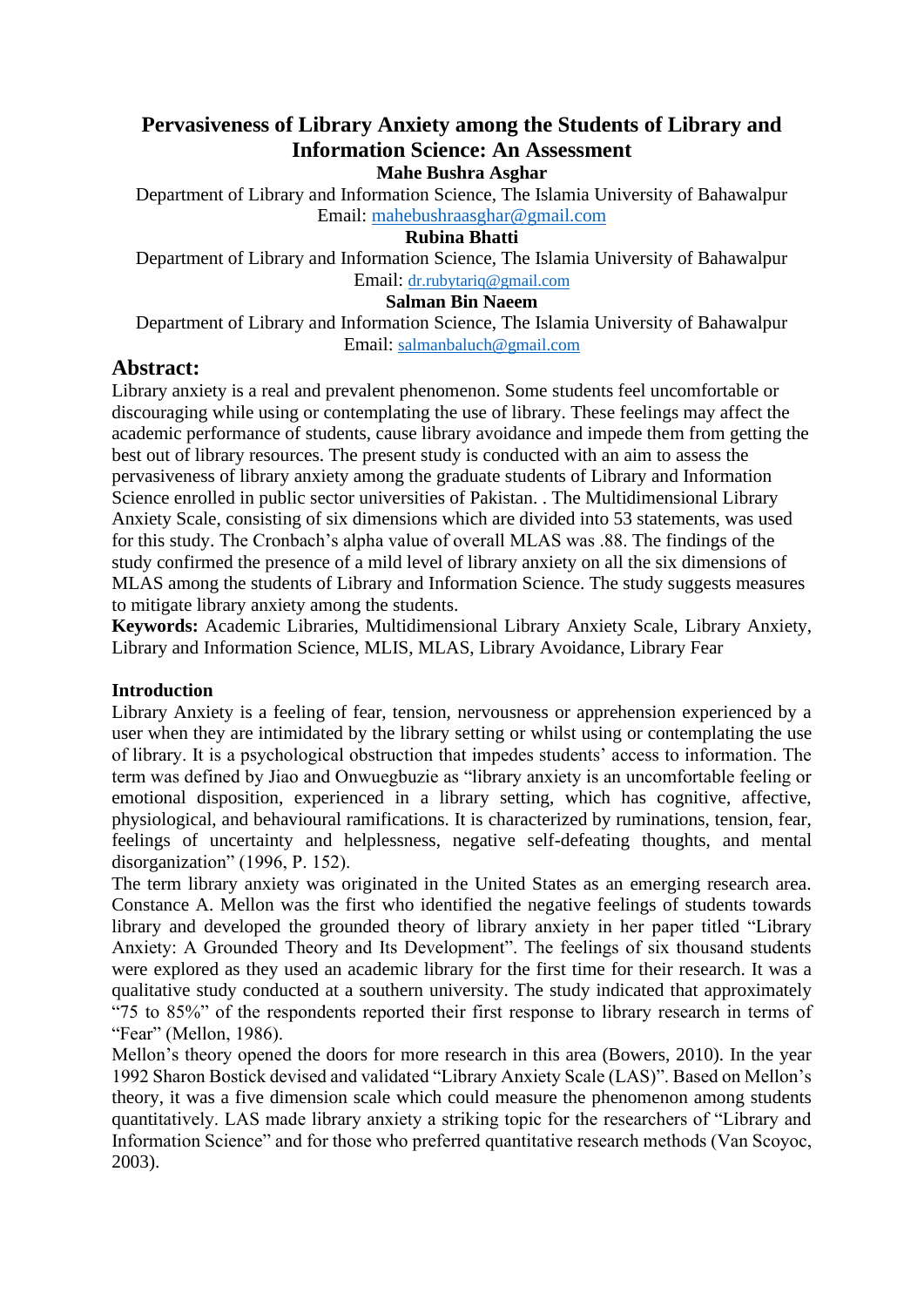Primarily research studies were conducted in the United States to explore and measure library anxiety level of different students' population. There emerged two pinions on one hand the librarians and the library instructors admitted the presence and prevalence of library anxiety amongst the students, but on the other hand many were doubtful and resentful about the presence of library anxiety as real. The later believes that the importance of library anxiety among graduate students is particularly challenged as there is a supposition that the students who are enrolled in graduate programs can use library adequately (Onwuegbuzie, 1997a; Hoffman, Antwi-Nsiah, Feng, & Stanley, 2008) but quite surprisingly it was noted that library anxiety is not only prevalent in undergraduate students but very common amongst graduate students as well. This anxiousness acts as a hurdle in the effective research of the students (Onwuegbuzie, 1997b, Noor & Ansari, 2010). Graduate students are often expected to do extensive research by using library resources, in order to complete their courses of study (Bowers, 2010, Hamade & Al-Yousef, 2010).

The present study is conducted with an aim to determine the level of library anxiety among the graduate students of Library and Information Science enrolled in nine public sector universities of Pakistan.

#### **Hypotheses of the Study**

- 1. H1 There is a statistically significant difference in the level of library anxiety among LIS students of different semesters.
- 2.  $H_1$  There is a statistically significant difference in comfort with using the library among LIS students of different semesters.
- 3.  $H_1$  There is a statistically significant difference in library or information search anxiety among LIS students of different semesters.
- 4. H1 There is a statistically significant difference in barriers with staff among LIS students of different semesters
- 5.  $H_1$  There is a statistically significant difference in perceived importance of knowing how to utilize the library among LIS students of different semesters.
- 6.  $H_1$  There is a statistically significant difference in comfort with library technology among LIS students of different semesters.
- 7. H1 There is a statistically significant difference in comfort with the physical library among LIS students of different semesters.

# **Literature Review**

Library anxiety as a construct is conceptually distinct from other academic related anxieties. This was empirically discovered in a qualitative research by Constance A. Mellon in 1986. Through an assessment of research journals of 6,000 students of English composition class, she identified that most documented anxiety and fear was related to library usage. The study

acknowledged the existence of anxiety among students. Students (75-85%) admitted to have experienced anxiety when they initially started library research. Terms like "scary, overpowering, lost, helpless, cofused and fear of unknown appeared frequently". Bostick's

development regarding the quantitative methods to examine the qualitative theory of Mellon made it a more striking topic of research for the library science scholars as well, who usually prefer the techniques of quantitative research method (Scoyoc, 2003).

Researchers have conducted various studies to assess level of library anxiety on diverse population (Jiao, Onwuegbuzie, and Bostick 2006; Mech and Brooks 1995), finding linked to the attitudes of students (Onwuegbuzie and Jiao 2000), recognizing the analytical traits (Jiao, Onwuegbuzie, and Lichtenstein 1996; Mech and Brooks 1995), and evaluating if specific treatments can lessen it (Mohundro 1999; Van Scoyoc 2003; Battle 2004; McPherson, 2015) are few to mention.

Jiao and Onwuegbuzie conducted many research studies on library anxiety and its different aspects. Findings indicated that the students who exhibited lower extent of library anxiety were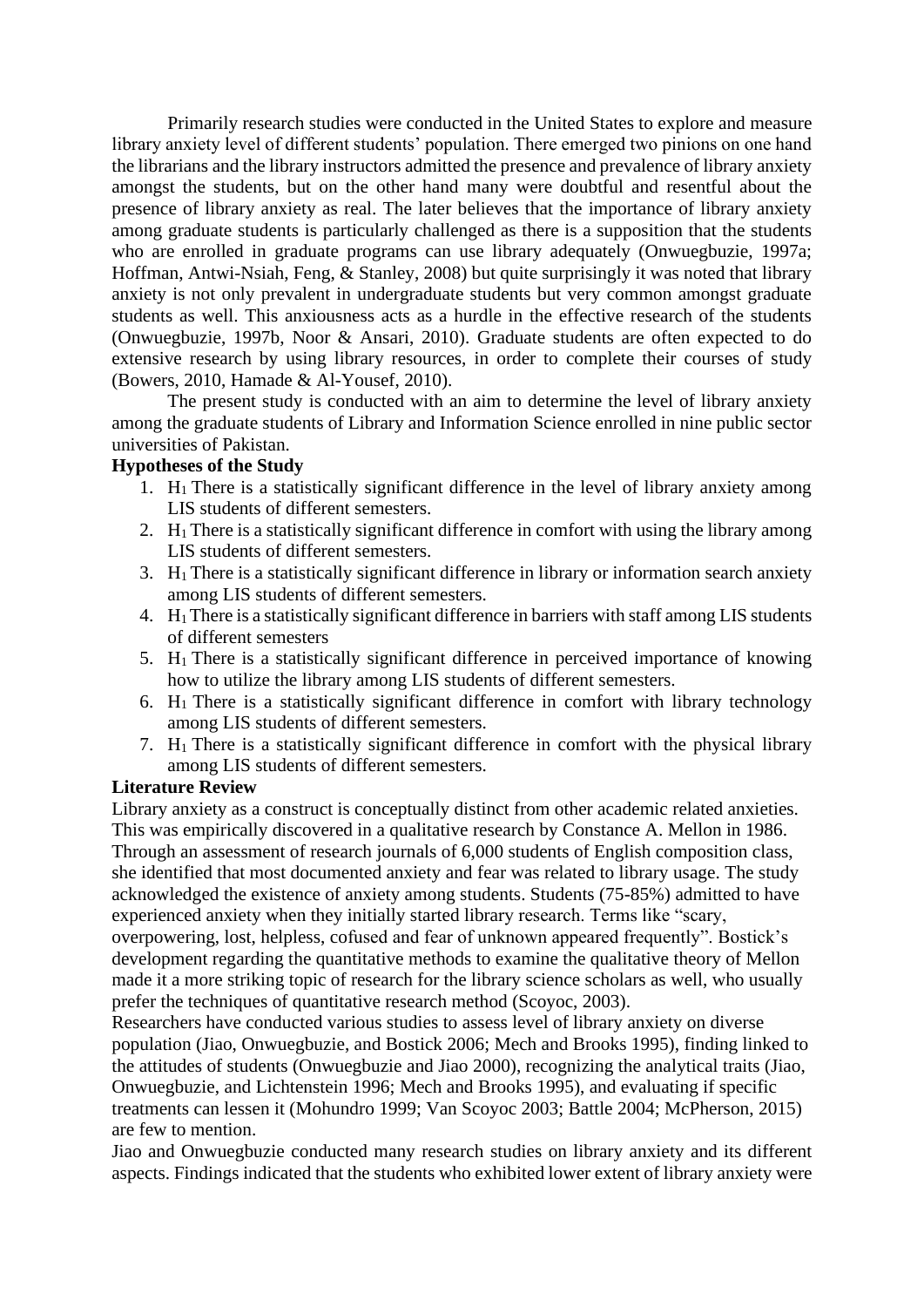those who visited the library regularly, loved to study by themselves in isolation or those who stayed long in the library (Jiao & Onwuegbuize, 1997b). It was also found that new students were more library anxious than the senior students and male students of the university were highly anxious compared to the female students. On the other hand, upperclassmen are much more anxious than the underclassmen. It was also found that library anxiety is associated with the hurdles of using the electronic machines such as computers etc. (Jiao & Onwuegbuize, 1997a). Barriers with staff was the most prevailing factor in predicting LA (2002). Jiao, Onwuegbuzie, &Lichtenstein (1996) found eight variables i.e. frequency of library visits, age, year of study, gender, native language, employment status, grade point average, and purpose to use the library which were correlated with library anxiety. Bhatti, Batool and Malik (2013) conducted a study with the students of Library and Information Science (LIS) at the Islamia University of Bahawalpur (IUB) to evaluate the pervasiveness and purposes of library use. Results of the study reported that non-cooperative behavior of staff, electricity failure, scarcity of computers, slow internet speed, less awareness regarding library usage are some problems faced by the students.Ahmed and Aziz (2017) explored the existence of library anxiety among the students of Dhaka University, Bangladesh. This was the first time ever application of LAS in a Bangladeshi environment. The findings verified that library anxiety was an existent phenomenon among the students of Dhaka University.Shoham& Mizrachi (2001) used the modified version of Bostick's LAS that was translated into Hebrew. The findings evinced that anxiety level was comparatively high in females than male students. Students between the age of 18-24 years exhibited more anxiety than the students of 25 & above years of age. It was also noted that junior students had higher level of anxiety as compared to senior students. Kampen (2003) developed and validated Multidimensional Library Anxiety Scale (MLAS) which is based on Bostick's LAS to measure the level of library anxiety among the doctoral students. The study found evidence of library anxiety among the doctoral students. They faced higher anxiety regarding their comfort level in using the library, ask a librarian for help, and feeling comfortable in the library and less anxious to know about how to begin the research process. Furthermore, doctoral students who were at early phase of the dissertation experienced less confidence in their ability to use the library and likely to have greater level of library anxiety as compared to those students who were at advance stages of their dissertation process. Bowers (2010) employed MLAS to know the level of library anxiety of law students. No significance difference was found among male and female students on library anxiety scale. The findings declared the presence of overall moderate level of library anxiety among law students and varying levels of library anxiety on the six factors of MLAS. Świgoń (2011) concluded that overall level of general library anxiety was low among the Polish students. Research study of Song, Zhang & Clarke (2014) revealed that the phenomenon of library anxiety existed among university students of China. Resource and retrieval factors turned out to be the actual causes of greater library anxiety as compared to affection factor which showed lower anxiety rate amongst the students. The study also proved that the students who attended library instruction sessions exhibited less library. The study also reported that male students exhibited more library anxiety than female students. Doris, Provata & Vraimaki (2017) also found that anxiety level was higher amongst male respondents as compared to female respondents. Anwar, Al-Qallaf, Al-Kandari & Al-Ansari (2012) & Lu and Adkins (2012) found no correlation between library anxiety and gender. Asghar and Bhatti (2017) conducted a study to assess the intensity of library anxiety of the postgraduate university students of Southern Punjab, Pakistan. The results of the study confirmed the existence of library anxiety among the students. The findings of the study showed that level of library anxiety was not correlated with gender, semester and institute of the respondents. The students experienced difficulties with the behavior of library staff, library services, library environment and resources. Jan, Anwar, & Warraich (2020) found that library anxiety impacted the academic performance of the students. Students with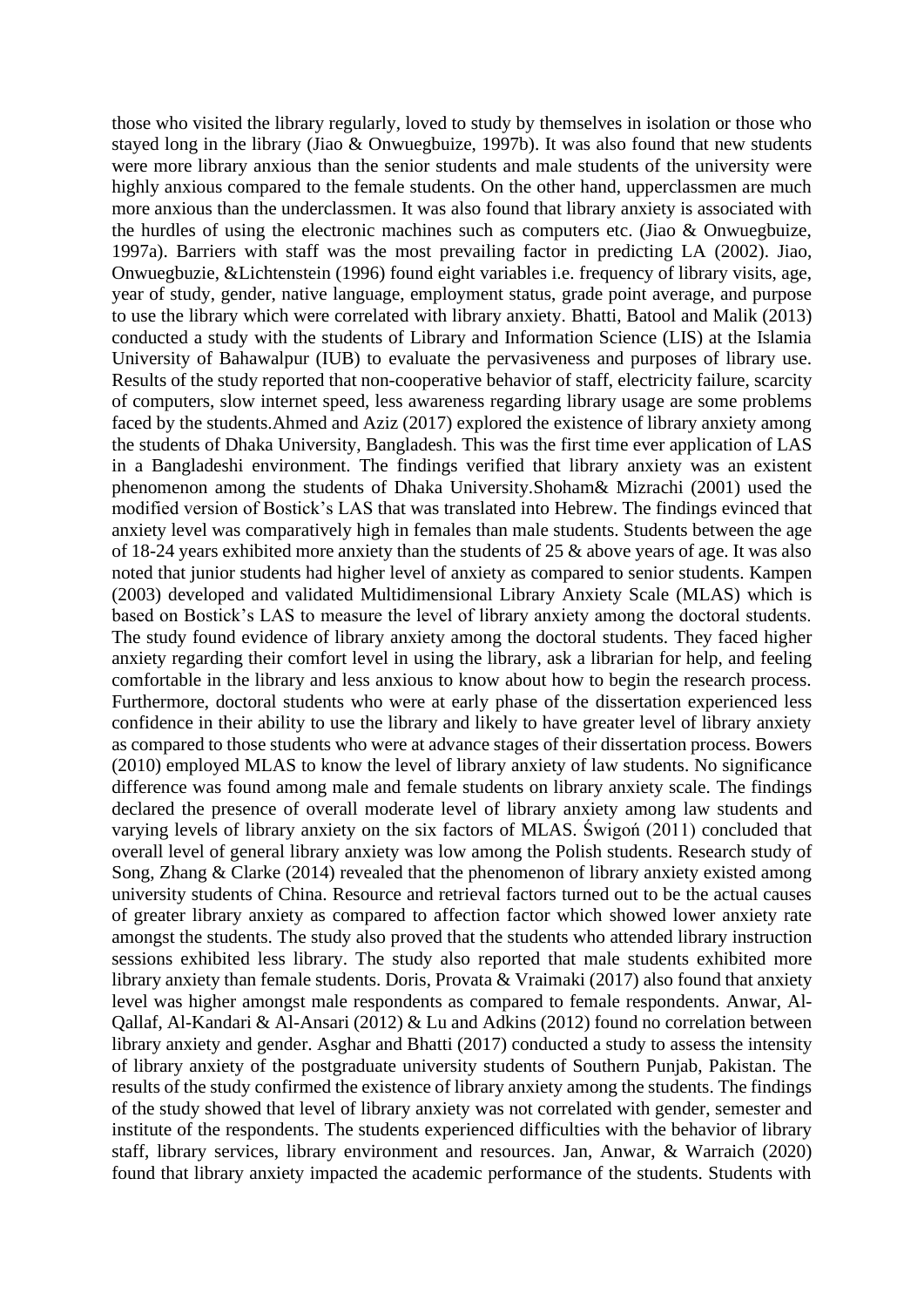high level of library anxiety got low GPA while less library anxious students got high GPA. Ahmed, Ismail & Khan (2021) conducted a study of medical students of the Khyber Medical College (KMC), Peshawar to explore the frequency of the library anxiety. AQAK library anxiety scale was used to measure the level of library anxiety among the students. The study found that medical students of KMC exhibited mild level of library anxiety with all five factors. Students were more conscious with the library staff factor as compare to other factors. It was also reported that female students exhibited more library anxiety than male students and students of first year were more anxious than the final year students. The study recommends the information literacy programs for medical science students to overcome library anxiety. It was also recommended to provide training on personality development and communication skills to library staff so they can better understand users and serve them effectively.

# **Research Methodology**

Survey research is the most suitable and widely used method of social science research. The present study is also based on the cross-sectional survey design. The population of this study was consisted of Master of Library and Information Science students studying in the library schools of public-sector universities of Pakistan. Census method was used i.e. all the population were included to collect the data for this study. Multidimensional Library Anxiety Scale developed and validated by Van Kampen was adopted for this study. There are 53 items of MLAS scale. The sum of its subscales ranges from 53 to 265 points. Van Kampen (2003) reported that alpha value of overall MLAS was .88.The collected data analyzed using Statistical Package for Social Sciences (SPSS) v-22 and reported in descriptive and inferential statistics. **Data Analysis**

#### **Demographic Information of the Students**

Table. 1. shows that of the 511 respondents, majority 287 (56.2%) were male and 224 (43.8%) were female. Most 261 (51.1%) of the respondents age were between 20-22 years, followed by 23-25 years of age group. Using a Chi-square statistics a significant different was found in the gender distribution of the respondents in different age groups  $\chi$ 2 (4) = 28.035, p = 000.

 Of the 511 respondents, 101 (19.7%) were studying through annual systems and majority 395 (77.3%) students were studying in semester system. A statistical significant different found in the gender distribution of the respondents in four different semesters  $\chi$ 2 (3) =18.931, p =.000.

# **Table 1.**

#### **Demographic Information**

|                                                 | <b>Frequency</b> | Percent | $\chi^2$ | p-value |
|-------------------------------------------------|------------------|---------|----------|---------|
| <b>Gender of the Respondents</b>                |                  |         |          |         |
| Male                                            | 224              | 43.8%   |          |         |
| Female                                          | 287              | 56.2%   |          |         |
| Total                                           | 511              | 100.0%  |          |         |
| Age of the respondents                          |                  |         |          |         |
| Below 20                                        | 13               | 2.5%    | 28.035   | .000    |
| $20 - 22$                                       | 261              | 51.1%   |          |         |
| $23 - 25$                                       | 163              | 31.9%   |          |         |
| $26 - 28$                                       | 39               | 7.6%    |          |         |
| 28 and above                                    | 35               | 6.8%    |          |         |
| Total                                           | 511              | 100.0%  |          |         |
| Respondents' studying in Annual System          |                  |         |          |         |
| First Year                                      | 40               | 7.8%    |          |         |
| Second Year                                     | 61               | 11.9%   |          |         |
| Total                                           | 101              | 19.7%   |          |         |
| <b>Respondents' Studying in Semester System</b> |                  |         |          |         |
| 1st Semester                                    | 152              | 29.7%   | 18.931   | .000    |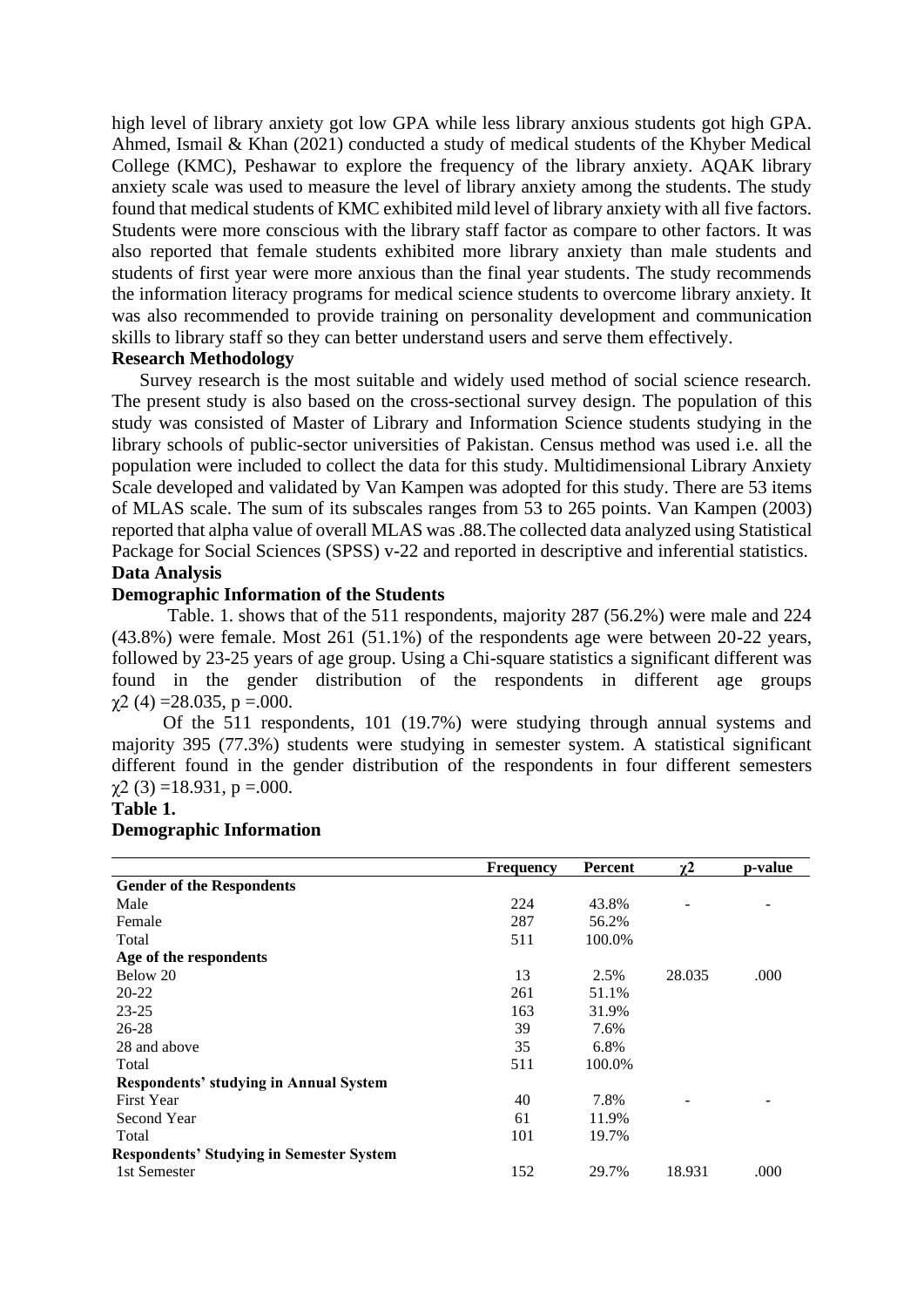| 2nd Semester |     | .6%   |  |
|--------------|-----|-------|--|
| 3rd Semester | 109 | 21.3% |  |
| 4th Semester | 131 | 25.6% |  |
| Total        | 395 | 77.3% |  |

# **H1 There is a statistically significant difference in the level of library anxiety among LIS students of different semesters.**

The results of Kruskal Wallis statistics revealed statistically no significant difference in library anxiety among the students of four different semesters i.e.  $1<sup>st</sup>$ ,  $2<sup>nd</sup>$ ,  $3<sup>rd</sup>$  and  $4<sup>th</sup>$  semesters  $(X<sup>2</sup> (3))$ *1.992, p*=.574). The mean ranks (157.91 1<sup>st</sup> Semester, 116.83 2<sup>nd</sup> Semester, 165.12 3<sup>rd</sup> Semester, and 149.90 4<sup>th</sup> Semester) indicated that the level of library anxiety was higher among the students of 3rd semester as compared to those in other semesters. However, this difference was not statistically significant. Therefore, the alternate hypothesis that there is a statistically significant different in the level of library anxiety among LIS students of different semester was rejected and the alternate null hypothesis was accepted.

# **Table 2.**

**Difference between Levels of Library Anxiety among LIS Graduate Students enrolled in Different Semesters**

| <b>Semester</b> | N   | <b>Mean Rank</b> | Chi-Square | df | p-value |
|-----------------|-----|------------------|------------|----|---------|
| 1st Semester    | 113 | 157.91           | 1.992      |    | .574    |
| 2nd Semester    |     | 116.83           |            |    |         |
| 3rd Semester    | 93  | 165.12           |            |    |         |
| 4th Semester    | 104 | 149.90           |            |    |         |
| Total           | 313 |                  |            |    |         |

 $P = .05 > df = 3$ 

# **H1 There is a statistically significant difference in comfort and confidence when using the library among LIS students of different semesters.**

The findings of Kruskal Wallis statistical test found no significant difference in the comfort level of LIS students enrolled in different semesters  $(X^2 \t(3) \t1.537, p = .674)$  while using the library. The mean ranks (187.40 1<sup>st</sup> Semester, 215.83 2<sup>nd</sup> Semester, 203.04 3<sup>rd</sup> Semester, and 189.08  $4<sup>th</sup>$  Semester) indicated that the comfort level of the students of  $2<sup>nd</sup>$  semester was higher than the students of other three semesters while using the library. However, differences in the comfort level while using the library among the students of four different semesters was not statistically significant. Therefore, alternate hypothesis was rejected.

# **Table 3.**

**Difference in Comfort Level While Using the Library among LIS Students Enrolled in Different Semesters**

| <b>Semester</b> | N   | <b>Mean Rank</b> | Chi-Square | df | p-value |
|-----------------|-----|------------------|------------|----|---------|
| 1st Semester    | 147 | 187.40           | 1.537      |    | .674    |
| 2nd Semester    |     | 215.83           |            |    |         |
| 3rd Semester    | 106 | 203.04           |            |    |         |
| 4th Semester    | 128 | 189.08           |            |    |         |
| Total           | 384 |                  |            |    |         |

 $P = .05 >$ , df=3

# **H1 There is a statistically significant difference in Information Search Process and general library anxiety among LIS students of different semesters.**

The values of Kruskal Wallis statistics found no significant difference in the information search process and general library anxiety among LIS students enrolled in four different semesters *(X<sup>2</sup> (3) 2.373, p*=.499). The mean ranks (168.18 1<sup>st</sup> Semester, 132.50 2<sup>nd</sup> Semester, 181.43 3<sup>rd</sup> Semester, and 184.43 4<sup>th</sup> Semester) indicated that general library or information search anxiety was higher among the students of  $4<sup>th</sup>$  and  $3<sup>rd</sup>$  semesters as compared to the students of  $1<sup>st</sup>$  and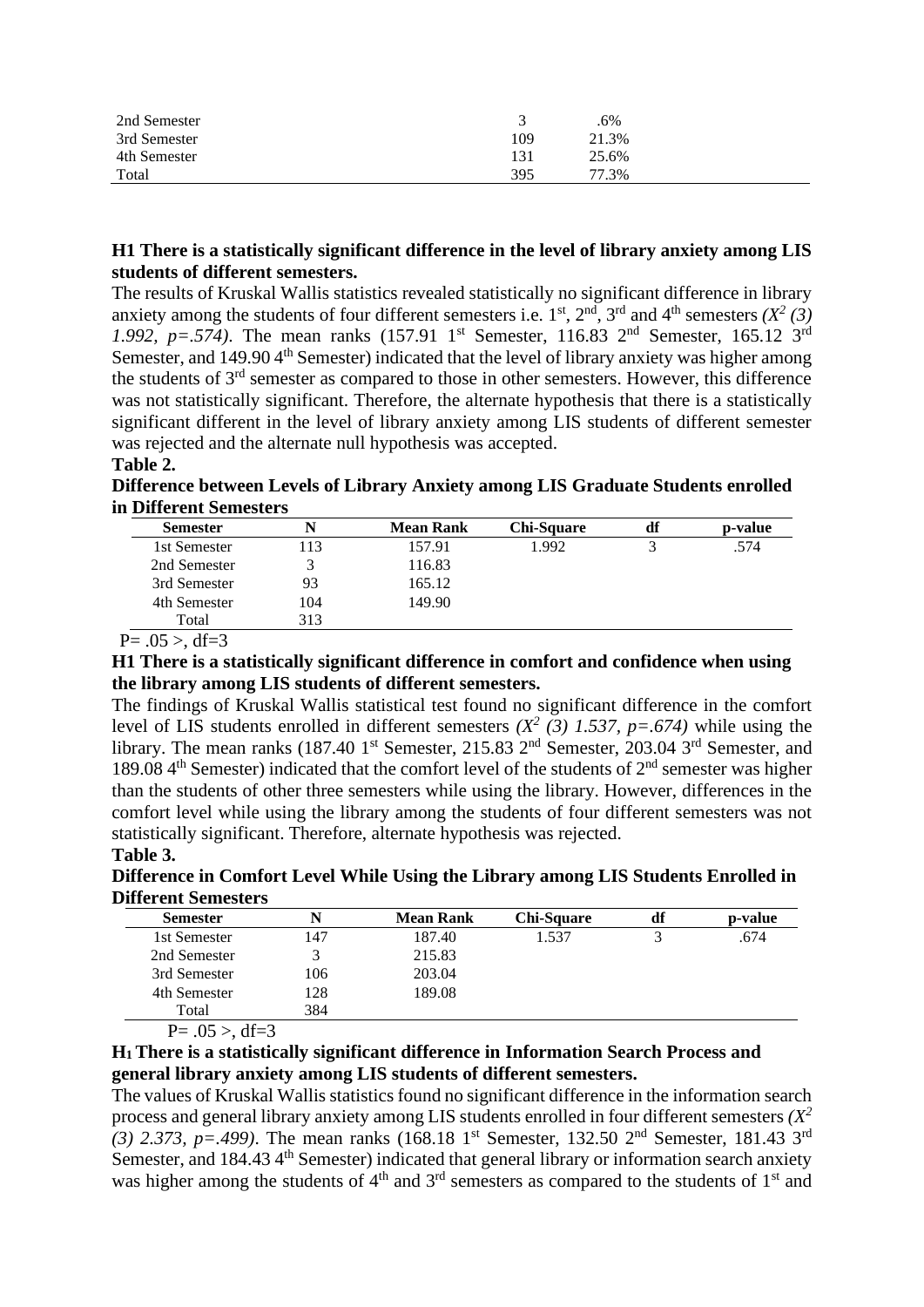$2<sup>nd</sup>$  semesters. Results further showed that the students of  $2<sup>nd</sup>$  semester exhibited least general library or information search anxiety as compared to the students of other semesters. However, the difference among the students of different semesters about general library or information search anxiety was not statistically significant. Therefore, alternate hypothesis was rejected.

| Table 4.                                                                           |
|------------------------------------------------------------------------------------|
| Difference in Library or Information Search Anxiety among LIS Students Enrolled in |
| <b>Different Semesters</b>                                                         |

| <b>Semester</b>    |     | <b>Mean Rank</b> | <b>Chi-Square</b> | df | p-value |
|--------------------|-----|------------------|-------------------|----|---------|
| 1st Semester       | 133 | 168.18           | 2.373             |    | .499    |
| 2nd Semester       |     | 132.50           |                   |    |         |
| 3rd Semester       | 102 | 181.43           |                   |    |         |
| 4th Semester       | 115 | 184.43           |                   |    |         |
| Total              | 353 |                  |                   |    |         |
| $P = .05 > df = 3$ |     |                  |                   |    |         |

# **H1 There is a statistically significant difference in barriers concerning staff among LIS students of different semesters.**

The study found no significant difference regarding the barriers with the library staff members among LIS students enrolled in different semesters  $(X^2(3)$ . 164,  $p=0.983$ ). The mean ranks (191.11 1<sup>st</sup> Semester, 205.17 2<sup>nd</sup> Semester, 186.65 3<sup>rd</sup> Semester, and 189.57 4<sup>th</sup> Semester) indicated that the students of  $2<sup>nd</sup>$  semester faced more barriers with the library staff than the students of other semesters. However, the differences in barriers among the students of four different semesters were not statistically significant. Therefore, alternate hypothesis was rejected.

# **Table 5.**

**Difference in Barriers with the Library Staff Members among LIS Students Enrolled in Different Semesters**

| <b>Semester</b> |     | <b>Mean Rank</b> | <b>Chi-Square</b> | df | p-value |
|-----------------|-----|------------------|-------------------|----|---------|
| 1st Semester    | 146 | 191.11           | .164              |    | .983    |
| 2nd Semester    |     | 205.17           |                   |    |         |
| 3rd Semester    | 102 | 186.65           |                   |    |         |
| 4th Semester    | 127 | 189.57           |                   |    |         |
| Total           | 378 |                  |                   |    |         |
|                 |     |                  |                   |    |         |

 $P = .05 >$ , df=3

# **H1 There is a statistically significant difference in importance of understanding how to use the library among LIS students of different semesters.**

The results of running a Kruskal Wallis statistics found statistically no significant difference in importance of understanding how to use the library among LIS students enrolled in different semesters  $(X^2 (3)$ .521,  $p = .914$ ). The mean ranks (196.30 1<sup>st</sup> Semester, 169.00 2<sup>nd</sup> Semester, 197.04 3<sup>rd</sup> Semester, and 189.30 4<sup>th</sup> Semester) indicated that the perceived importance of knowing how to utilize the library was higher among the students of  $3<sup>rd</sup>$  and  $1<sup>st</sup>$  semesters as compared to students who were enrolled in  $2<sup>nd</sup>$  and  $4<sup>th</sup>$  semesters but this difference was not statistically significant. Therefore, alternate hypothesis was rejected.

**Table 6.**

**Difference between Perceived Importance of Knowing how to utilize the Library among LIS Students enrolled in Different Semesters.**

| <b>Semester</b> |     | Mean Rank | Chi-Sauare | df | p-value |
|-----------------|-----|-----------|------------|----|---------|
| 1st Semester    | .49 | 196.30    | .521       |    | .914    |
| 2nd Semester    |     | 169.00    |            |    |         |
| 3rd Semester    | .08 | 197.04    |            |    |         |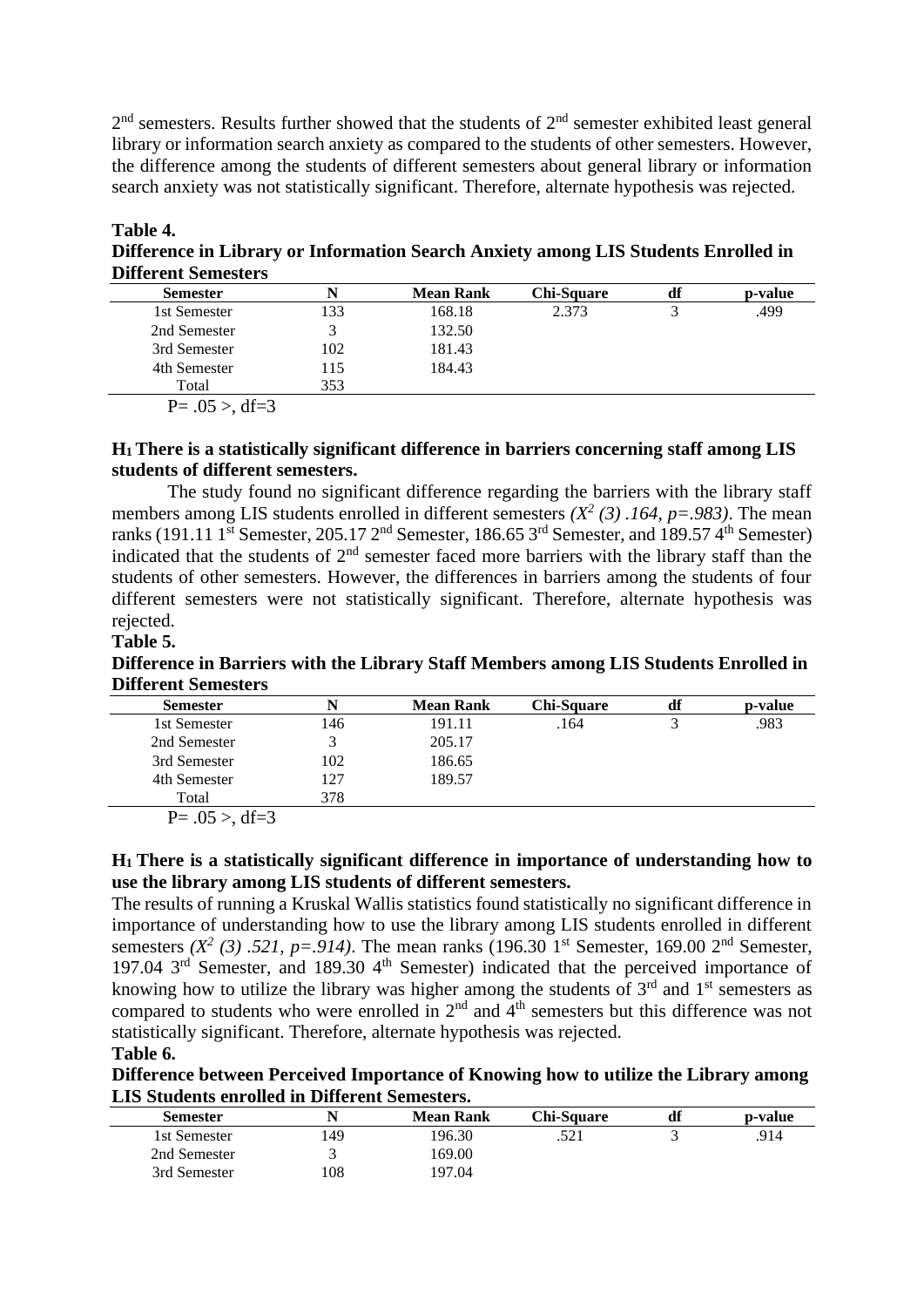| 4th S<br>.                                                                                                              | $\sim$<br>1/1 | 89.30 |  |
|-------------------------------------------------------------------------------------------------------------------------|---------------|-------|--|
| Total                                                                                                                   | 207<br>، ٥٥   |       |  |
| $\mathbf{A}$<br>$\sqrt{2}$<br>$D-$<br>.__<br>$\overline{\phantom{0}}$<br>. — .<br>$\cdot \cdot \cdot$<br>$\sim$ . u $-$ |               |       |  |

# **H1 There is a statistically significant difference in comfort level with technology among LIS students of different semesters.**

Using a Kruskal Wallis statistics we found a statistically no significant difference in the level of comfort with library technology among LIS students enrolled in four different semesters  $(X^2)$ *(3) 3.078, p=.380)*. The mean ranks (203.39 1<sup>st</sup> Semester, 162.17 2<sup>nd</sup> Semester, 202.45 3<sup>rd</sup> Semester, and 182.74 4<sup>th</sup> Semester) indicated that level of comfort with library technology was higher among the students of  $1<sup>st</sup>$  and  $3<sup>rd</sup>$  semesters as compared to the students of  $2<sup>nd</sup>$  and  $4<sup>th</sup>$ semesters. However, this difference was not statistically significant. Therefore, alternate hypothesis was rejected.

#### **Table 7.**

# **Difference in Level of Comfort with Library Technology among LIS Students Enrolled in Different Semesters**

| <b>Semester</b>     |     | <b>Mean Rank</b> | <b>Chi-Square</b> | df | p-value |
|---------------------|-----|------------------|-------------------|----|---------|
| 1st Semester        | 151 | 203.39           | 3.078             |    | .380    |
| 2nd Semester        |     | 162.17           |                   |    |         |
| 3rd Semester        | 108 | 202.45           |                   |    |         |
| 4th Semester        | 129 | 182.74           |                   |    |         |
| Total               | 391 |                  |                   |    |         |
| $D = 0.5 - 1.6 - 2$ |     |                  |                   |    |         |

 $P = .05 > .01 = 3$ 

# **H1 There is a statistically significant difference in comfort level while inside the library building among LIS students of different semesters.**

The findings of running a Kruskal Wallis statistics revealed a statistically significant difference in the comfort level of students of all semesters with the physical library facilities  $(X^2 \tbinom{3}{})$ *12.589, p=.006)*. The mean ranks (210.17 1<sup>st</sup> Semester, 136.33 2<sup>nd</sup> Semester, 186.04 3<sup>rd</sup> Semester, and 164.57 4<sup>th</sup> Semester) indicated that the level of comfort with the physical library facilities was higher among the students of  $1<sup>st</sup>$  semester as compared to the students of other semesters. The difference was statistically significant; therefore, alternate hypothesis was accepted.

# **Table 8.**

**Difference between the Comforts with the Physical Library Facility among LIS Students Enrolled in Different Semesters**

| <b>Semester</b>                                                               |     | <b>Mean Rank</b> | <b>Chi-Square</b> | df | p-value |
|-------------------------------------------------------------------------------|-----|------------------|-------------------|----|---------|
| 1st Semester                                                                  | 140 | 210.17           | 12.589            |    | .006    |
| 2nd Semester                                                                  |     | 136.33           |                   |    |         |
| 3rd Semester                                                                  | 106 | 186.04           |                   |    |         |
| 4th Semester                                                                  | 125 | 164.57           |                   |    |         |
| Total                                                                         | 374 |                  |                   |    |         |
| $\mathbb{R}$ $\mathbb{R}$ $\mathbb{R}$ $\mathbb{R}$ $\mathbb{R}$ $\mathbb{R}$ |     |                  |                   |    |         |

 $P = < .05$ , df=3

# **Discussion, Conclusions and Recommendations**

Results of the present study showed that majority of the respondents, 56.2% were female while 43.8% were male. These results are similar to the study of Malik's (2014) on graduate students and contrary to Bowers's study (2010) where more male respondents (52.4%) participated than female (47.6%). Most of the female  $107(44.4\%)$  respondents were in the 1<sup>st</sup> semester followed by  $3<sup>rd</sup>$  semester 70 (29%). The ratio of male students in  $1<sup>st</sup>$  and  $3<sup>rd</sup>$  semesters, was 45 (29.2%) and 39 (25.3%) respectively.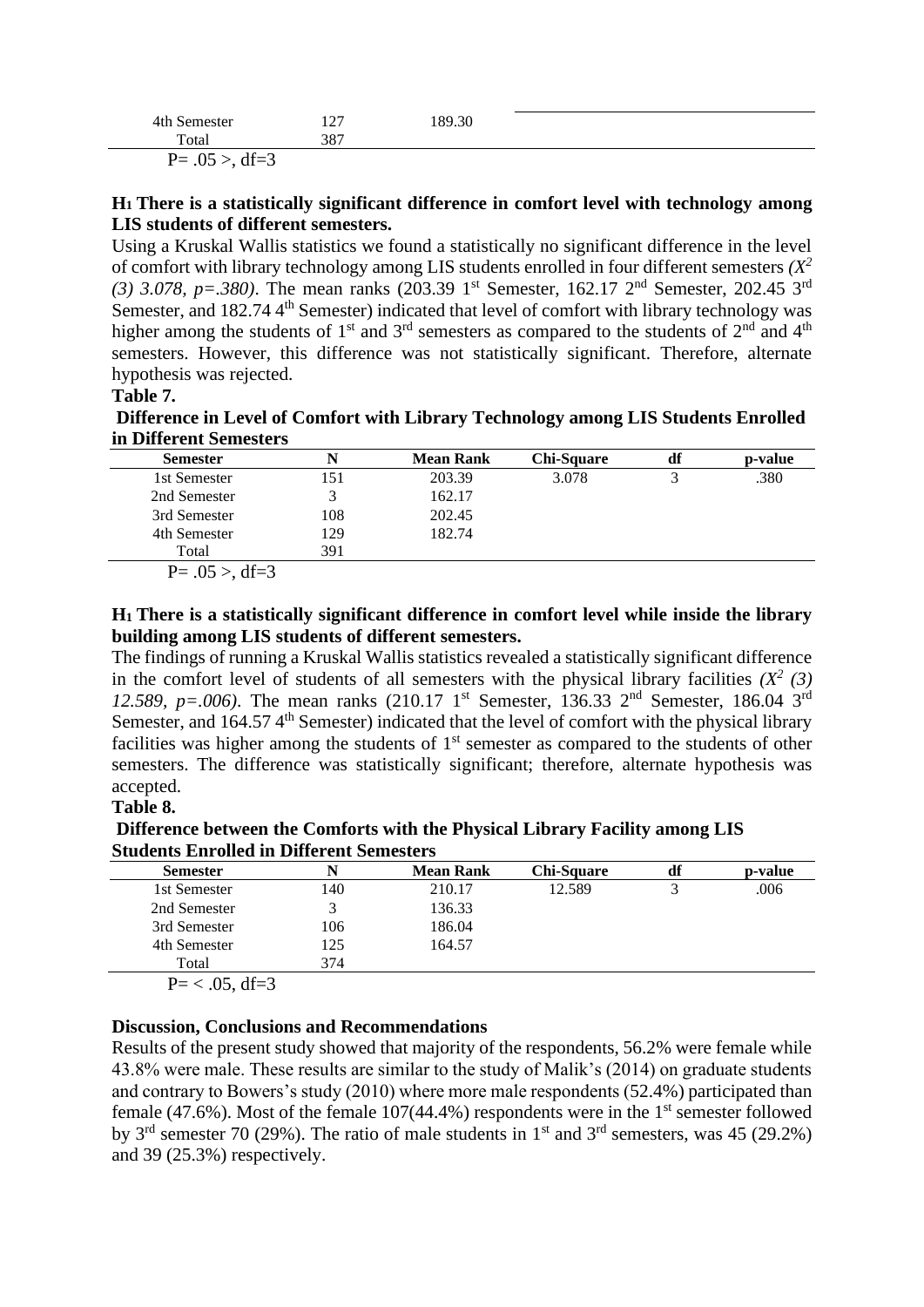Majority of the respondents (51.1%) were in the age group of 20-22 years followed by (31.9%) in the range of 23-25-years. About 7% respondents were above 28 years of age. Only 13(2.5%) respondents fall below the age of 20. These findings represent a similar replication of the results of the studies of (Malik, 2014) and (Bowers, 2010) where most of the graduate respondents were in the age group of 20-25 and 25-29 years respectively. Majority of the respondents participated from  $1<sup>st</sup>$  semester  $152(29.7%)$  and  $4<sup>th</sup>$  semester  $131(25.6%)$  followed by 109  $(21.3\%)$  students of 3<sup>rd</sup> semester. Only 3(0.6%) respondents took part from 2<sup>nd</sup> semester in the survey. About 8% of first year and 12% students studying in the second year of their education participated in the study.

The study showed that the students of Library and Information Science exhibited library anxiety. The overall mean for all six dimensions was 3.32 which indicated the presence of mild level of library anxiety among the graduate students of LIS. The data further indicated that the mean scores on all 53 statements were ranging from 2.51 to 4.26. The level of library anxiety was not higher among the graduate students of LIS. Previous research studies also reported existence of library anxiety among the graduate and undergraduate students. Kampen (2003) developed MLAS to measure the library anxiety among doctoral students and confirmed the presence of library anxiety among PhD students. Bowers (2010) found that law students exhibited moderate level of library anxiety. The mean values ranged from 2.68 to 4.72 and the overall mean value for all 53 statements of MLAS was 3.74 which indicated moderate anxiety. Erfanmanesh (2011) also confirmed the presence of library anxiety among the graduate students of different majors. Findings of his study found average level of library anxiety with mean scores ranging from 2.54 to 3.04 on all eight factors. He also reported that the students of Library and Information Science showed the lowest level of library anxiety as compared to other majors. The study of Swigon (2011) also provided the evidence of low level of library anxiety among the Polish students with average mean score for library anxiety as 2.35. Findings of Song, Zhang & Clarke (2014) also declared the existence of moderate level of library anxiety among Chinese students. The study yielded an overall mean score of 2.78.

The findings of present study also revealed that graduate students of LIS exhibited mild level of library anxiety on all six dimensions. The study found statistically no significant difference in the comfort level while using the library, information search process and general library anxiety, barriers with the library staff, importance of understanding how to use the library and comfort with library technology among LIS students, enrolled in four different semesters. However, there is a statistically significant difference in the comfort with the physical library facilities among LIS students enrolled in four different semesters. The mean scores of all dimensions indicated that students experienced highest level of anxiety on information search process and general library anxiety as compare to other subscales. The overall mean score for this dimension was 47.79 which indicated that students experienced mild anxiety with information search process and general library anxiety. The previous studies support the findings of this study. The findings of Bowers (2010) study indicated three factors including information search process and general library anxiety as the main source of library anxiety among Law students. The results of Kampen-Breit, Campbell, Gould and Glaesser (2018) study are consistent with the finding of the present study. While findings of the other studies contradict the results of the present study and found barriers with library staff (Bostick, 1992; Jiao & Onwuegbuzie, 2002; Yu, 2009; Lu & Adkins, 2012; [Ashrafi-rizi, Sajad, Rahmani,](http://www.ncbi.nlm.nih.gov/pubmed/?term=Ashrafi-rizi%20H%5Bauth%5D)  [Bahrami&Papi,](http://www.ncbi.nlm.nih.gov/pubmed/?term=Ashrafi-rizi%20H%5Bauth%5D) 2014) and mechanical barriers ( Yu, 2009; Bowers, 2010; Lu & Adkins, 2012; [Ashrafi-rizi, Sajad, Rahmani, Bahrami & Papi,](http://www.ncbi.nlm.nih.gov/pubmed/?term=Ashrafi-rizi%20H%5Bauth%5D) 2014) as major source of library anxiety among the students. The findings of the study also reported no significant difference in the level of library anxiety among LIS students of different semesters. The findings are consistent with the studies of Malik, (2014) and Asghar & Bhatti, (2017).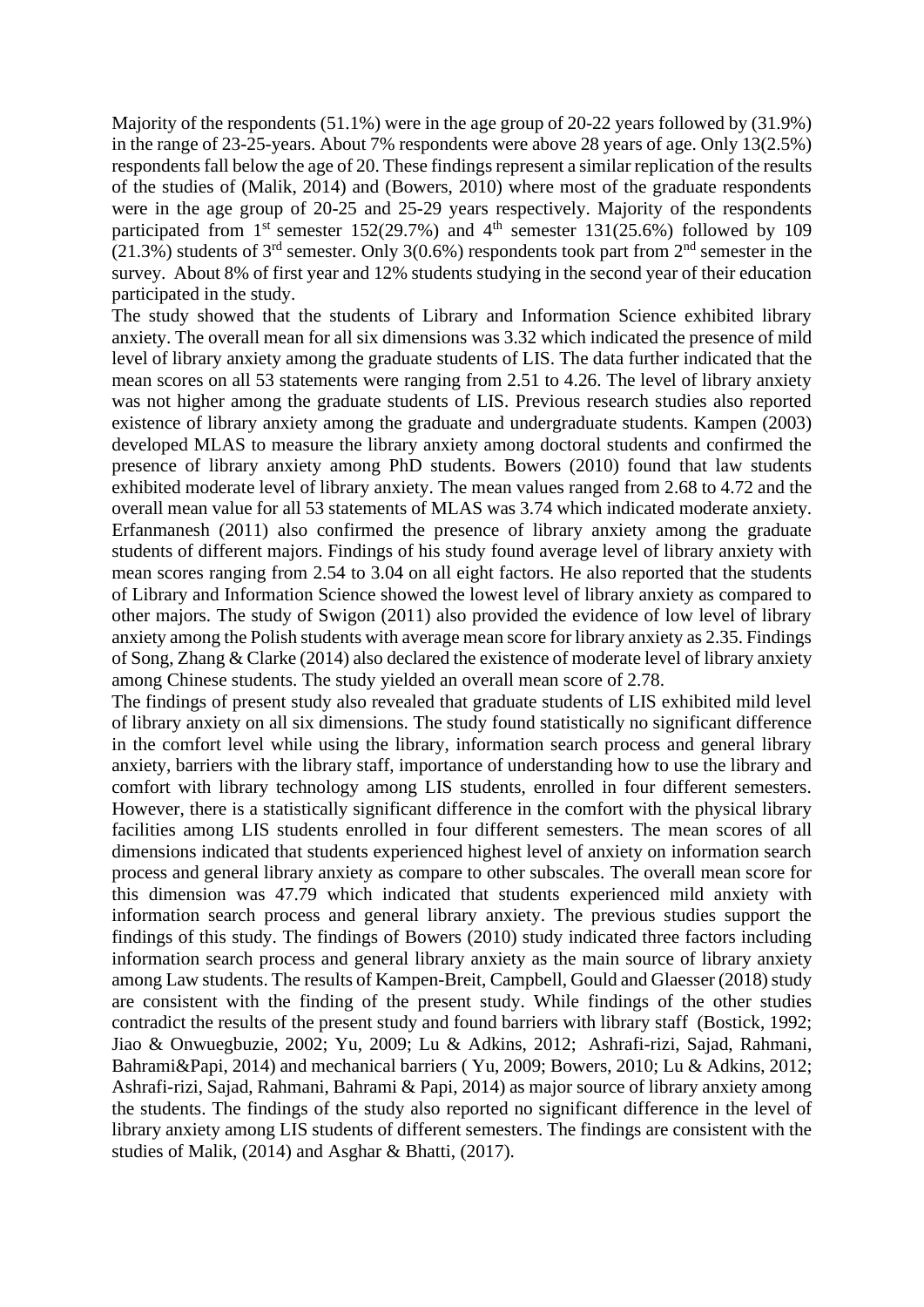The study concludes that graduate students of Library and Information Science revealed overall mild level of library anxiety on Multidimensional Library Anxiety Scale. The students exhibited mild level of anxiety on all six subscales. The level of anxiety was comparatively high with information search process and general library anxiety subscale.

The study suggests some of the practical implications to address the challenge of library anxiety. Academic librarians should organize information literacy (IL) sessions to educate students about library resources and services. Library instruction programs are the most effective way to alleviate library anxiety among students. University administrations and faculty should also motivate students for the maximum usage of library services and resources through course assignments and presentations.

# **References**

- Ahmed, S. Z., & Aziz, T. B. (2017). Use of Bostick's Library Anxiety Scale (LAS) in a developing country perspective. *Library Review*, *66*(4/5), 282-296. <https://doi.org/10.1108/LR-06-2016-0052>
- Ahmad, S., Ismail, M., & Khan, A. (2021). Prevalence of Library Anxiety among Undergraduate Medical Students. PREVALENCE.
- Anwar, M. A., Al-Qallaf, C. L., Al-Kandari, N. M., & Al-Ansari, H. A. (2012). AQAK: A library anxiety scale for undergraduate students. *Journal of Librarianship and Information Science, 44*(1), 36-46.
- Asghar, M. B., & Bhatti, R. (2017). Library Anxiety among the university students of the southern Punjab, Pakistan. *Pakistan Library & Information Science Journal*, *48*(4).
- Ashrafi-rizi, H., Sajad, M. S., Rahmani, S., Bahrami, S., & Papi, A. (2014). The effective factors on library anxiety of students in Isfahan University of Medical Sciences and Shiraz University of Medical Sciences. *Journal of education and health promotion, 3*.
- Battle, J. C. (2004). *The effect of information literacy instruction on library anxiety among international students*. University of North Texas.
- Bhatti, R., Batool, F., & Malik, S. N. (2013). Pervasiveness and purposes of library usage by LIS students at the Islamia University of Bahawalpur. *Library Philosophy & Practice (e-Journal)*. Retrieved from <http://digitalcommons.unl.edu/libphilprac/940>
- Bostick, S. L. (1992). *The development and validation of the library anxiety scale* (Doctoral Dissertation). Wayne State University.
- Bowers, S. L. (2010). *Library anxiety of law students: a study utilizing the multidimensional library anxiety scale*. ProQuest LLC. 789 East Eisenhower Parkway, PO Box 1346, Ann Arbor, MI 48106.
- Doris, K.-A., Provata, P.-A., & Vraimaki, E. (2017). Assessing library anxiety in undergraduate students using the Greek Library Anxiety Scale (G-LAS) *Strategic Innovative Marketing* (pp. 675-682): Springer.
- Erfanmanesh, M. (2011). Use of Multidimensional Library Anxiety Scale on education and psychology students in Iran. *Library Philosophy and Practice*
- Hoffmann, K., Antwi-Nsiah, F., Feng, V., & Stanley, M. (2008). Library research skills: A needs assessment for graduate student workshops. *Issues in Science and Technology Librarianship*, *53*(1).
- Hamade, S. N., & Al-Yousef, S. (2010). The use of information resources by LIS graduate students in Kuwait. *Library Review*, *59*(5), 360-369.
- Jan, S. U., Anwar, M. A., & Warraich, N. F. (2020). The relationship between emotional intelligence, library anxiety, and academic achievement among the university students. *Journal of Librarianship and Information Science*, *52*(1), 237-248.
- Jiao, Q. G., & Onwuegbuzie, A. J. (1997a). Antecedents of library anxiety. *The Library Quarterly*, 372-389.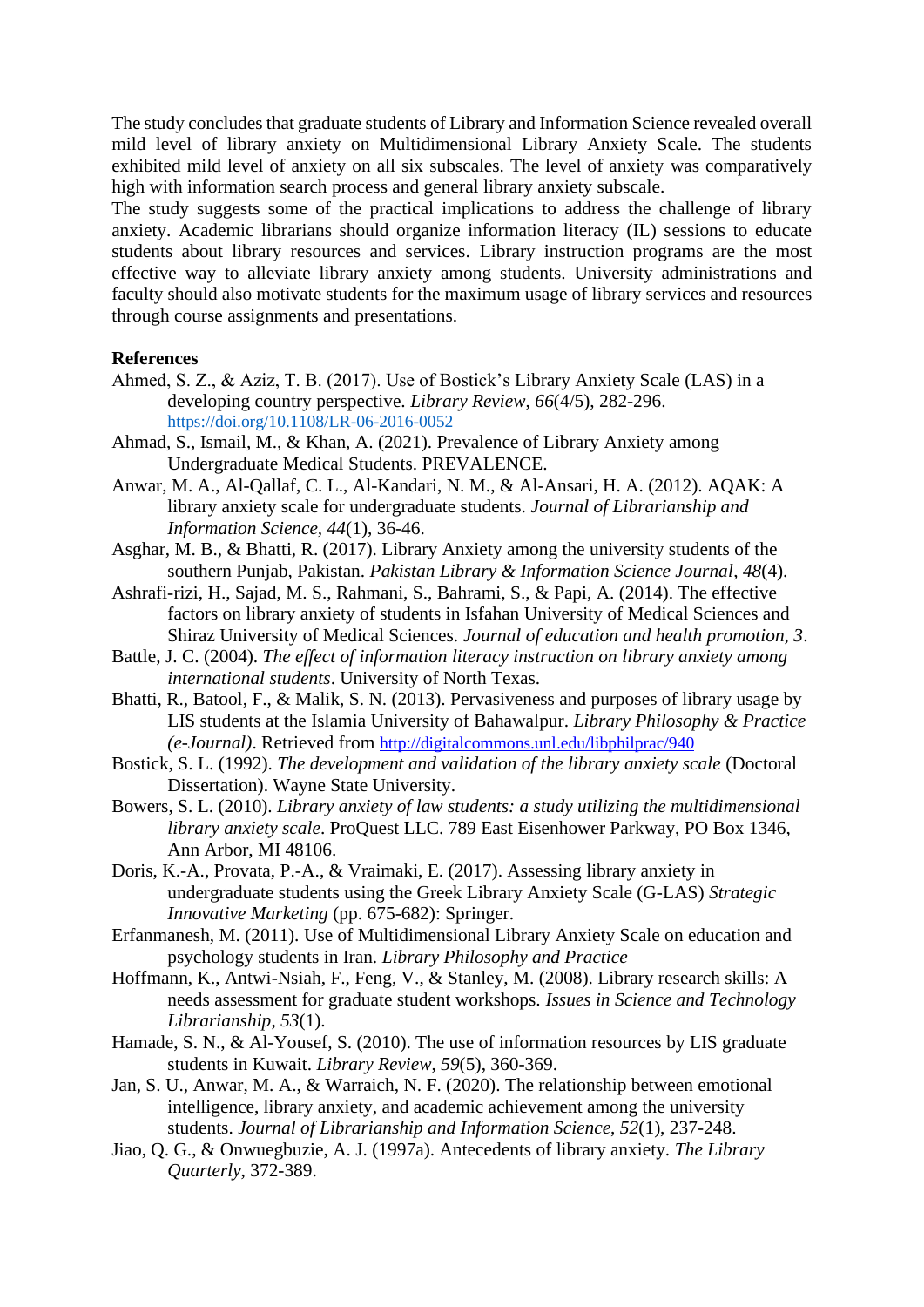- Jiao, Q. G., & Onwuegbuzie, A. J. (1997b). Prevalence and reasons for university library usage. *Library Review*, *46*(6), 411-420.
- Jiao, Q. G., & Onwuegbuzie, A. J. (2002). Dimensions of library anxiety and social interdependence: implications for library services. *Library Review, 51*(2), 71-78.
- Jiao, Q. G., Onwuegbuzie, A. J., & Bostick, S. L. (2006). The relationship between race and library anxiety among graduate students: A replication study. *Information processing & management*, *42*(3), 843-851.
- Jiao, Q. G., Onwuegbuzie, A. J., & Lichtenstein, A. A. (1996). Library anxiety: characteristics of 'at-risk'college students. *Library & Information Science Research, 18*(2), 151-163.
- Lee, S. W. (2012). An exploratory study of library anxiety in developmental education students. *Community & Junior College Libraries, 18*(2), 67-87.
- Lu, Y., & Adkins, D. (2012). Library anxiety among international graduate students. *Proceedings of the American Society for Information Science and Technology, 49*(1),  $1-4.$
- Malik, S. N. (2014). *Library anxiety among the university students of the South Punjab, Pakistan: An analysis.* (Unpublished MPhil Thesis), The Islamia University of Bahawalpur, Bahawalpur.
- McPherson, M. A. (2015). Library anxiety among university students: a survey. *IFLA Journal*, *41*(4), 317-325.
- Mech, T. F., & Brooks, C. I. (1995). *Library anxiety among college students: an exploratory study.* Paper presented at the 7th National Conference of the Association of College and Research Libraries, Pittsburgh, PA.
- Mellon, C. A. (1986). Library anxiety: A grounded theory and its development. *College & Research Libraries, 47*(2), 160-165.
- Mellon, C. A. (1988). Attitudes: The forgotten dimension in library instruction. *Library journal, 113*(14), 137-139.
- Mellon, C. A. (1989). Library anxiety and the non-traditional student. *Reaching and teaching diverse library user groups*, 77-81.
- Mohundro, J. L. (1999). The effectiveness of bibliographic instruction on reducing library anxiety in GED students at a community college. *Texas A&M University*.
- Noor, H. A. K., & Ansari, N. (2010). A cross cultural evaluation of Bostick's Library Anxiety Scale: investigating the scale's psychometric properties in a Malaysian university library environment. *Malaysian Journal of Library & Information Science*, *15*(1), 115-134.
- Onwuegbuzie, A. J., & Jiao, Q. G. (2000). I'll go to the library later: the relationship between academic procrastination and library anxiety. *College & Research Libraries, 61*(1), 45-54.
- Shoham, S., & Mizrachi, D. (2001). Library anxiety among undergraduates: A study of Israeli B. Ed students. *The Journal of academic librarianship, 27*(4), 305-311.
- Song, Z., Zhang, S., & Clarke, C. P. (2014). Library anxiety among Chinese students: modification and application of LAS in the context of Chinese academic libraries. *The Journal of academic librarianship, 40*(1), 55-61.
- Świgoń, M. (2011). Library anxiety among Polish students: development and validation of the Polish Library Anxiety Scale. *Library & Information Science Research, 33*(2), 144-150.
- Van Kampen, D. J. (2003). *Library anxiety, the information search process and doctoral use of the library.* (Doctoral Dissertation), University of Central Florida.
- Van Kampen, D. J. (2004). Development and validation of the multidimensional library anxiety scale. *College & Research Libraries, 65*(1), 28-34.